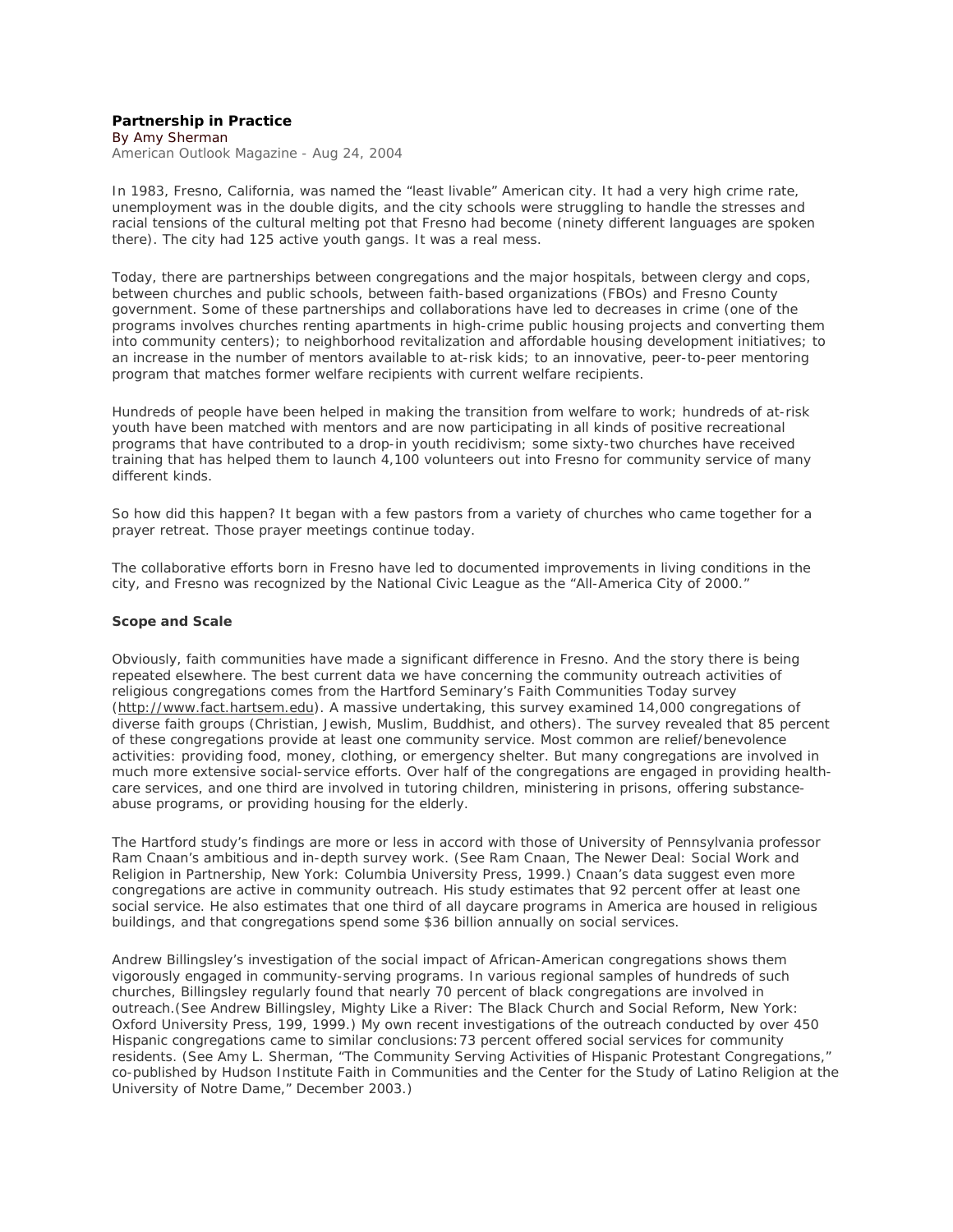While we know much about religious congregations' efforts in investing in community social services, there have been fewer studies on the contributions made by faith-based nonprofit organizations. In 1985, the Council on Foundations published a study indicating that faith-based nonprofits spent between \$7.5 and\$8 billion annually on social services—not including religious hospitals, orphanages, or adoption agencies. (See Cnaan, *The Newer Deal*, 180-181.) Literally tens of millions of poor people are helped annually by faithbased charities.

## **Government and Faith**

Since the passage of federal welfare reforms in 1996, greater attention has been focused on the role that faith-based organizations play in addressing social ills. In our country, there has been a long history of government collaboration with religiously affiliated nonprofit social service agencies. Government funds have supported such agencies as the YMCA and Catholic Charities and the Salvation Army. But there is something new that is happening now, post-welfare reform.

The 1996 federal welfare reforms included a provision known as Charitable Choice(CC). Charitable Choice refers to a new series of guidelines for regulating financial relationships between government entities and faith-based social service providers.

The CC rules outlaw discrimination against FBOs in competition for government grants and contracts and provide new rights to FBOs that partner with government. These include the right to control their governing board, the right to maintain a religious atmosphere in their facilities, and the right to select staff in accord with their religious faith. The new rules also emphasize the civil liberties of clients: government is required to provide a secular alternative to a client who does not wish to receive services from an FBO, and FBOs cannot force clients to participate in mandatory religious activities. The CC rules do not regulate *all* contracts between FBOs and the government, however; only certain streams of federal funding, most notably the Temporary Assistance to Needy Families (TANF)program, are regulated by the CC rules.

Charitable Choice has begun to change the landscape of state-FBO partnerships in America. Most important, CC has broadened the social safety net as FBOs without a previous history of formal collaboration with government are now competing for and winning government contracts to provide social services. Hudson Institute has conducted two national studies of CC implementation; in the most recent one, which included fifteen states, we found over 700 examples of financial collaborations between government and FBOs that totaled nearly \$124 million. Fully 56 percent of the FBO contractors had never partnered officially with government before.

The collaborations are running smoothly. Over 90 percent of the FBOs said they were satisfied in their relationship with government and the vast majority had adopted a number of intentional, deliberate strategies that assured that client rights were protected. So there is more collaboration, and new forms of collaboration, happening now, post-welfare reform, than there was previously. Some of the common types of social services that congregations and FBOs are providing under government contracts include mentoring, job training, transportation, and youth services.

## **Collaboration and Contributions**

President George W. Bush, of course, has championed this expanded collaboration between government and faith-based organizations and has frequently lauded the contributions FBOs make to solving social ills. He has created a White House Office of Faith-Based and Community Initiatives as well as cabinet-level offices in several U.S. agencies, including Health and Human Services, Labor, Education, and Housing and Urban Development. These offices are charged with the responsibility to review federal regulations and eliminate barriers and discriminatory policies harming FBOs and small community-based organizations, as well as to reach out to FBOs to make them aware of government contracting opportunities.

The President's actions on behalf of his faith-based initiative have had a two-fold impact: On the one hand, his policies have created new opportunities for FBOs and have contributed to the growth of government-faith collaboration. On the other hand, his attention has focused the media's attention on the issue, and has engendered significant opposition from individuals and groups in the United States who argue that the faithbased initiative is an unconstitutional breach of the separation of church and state.